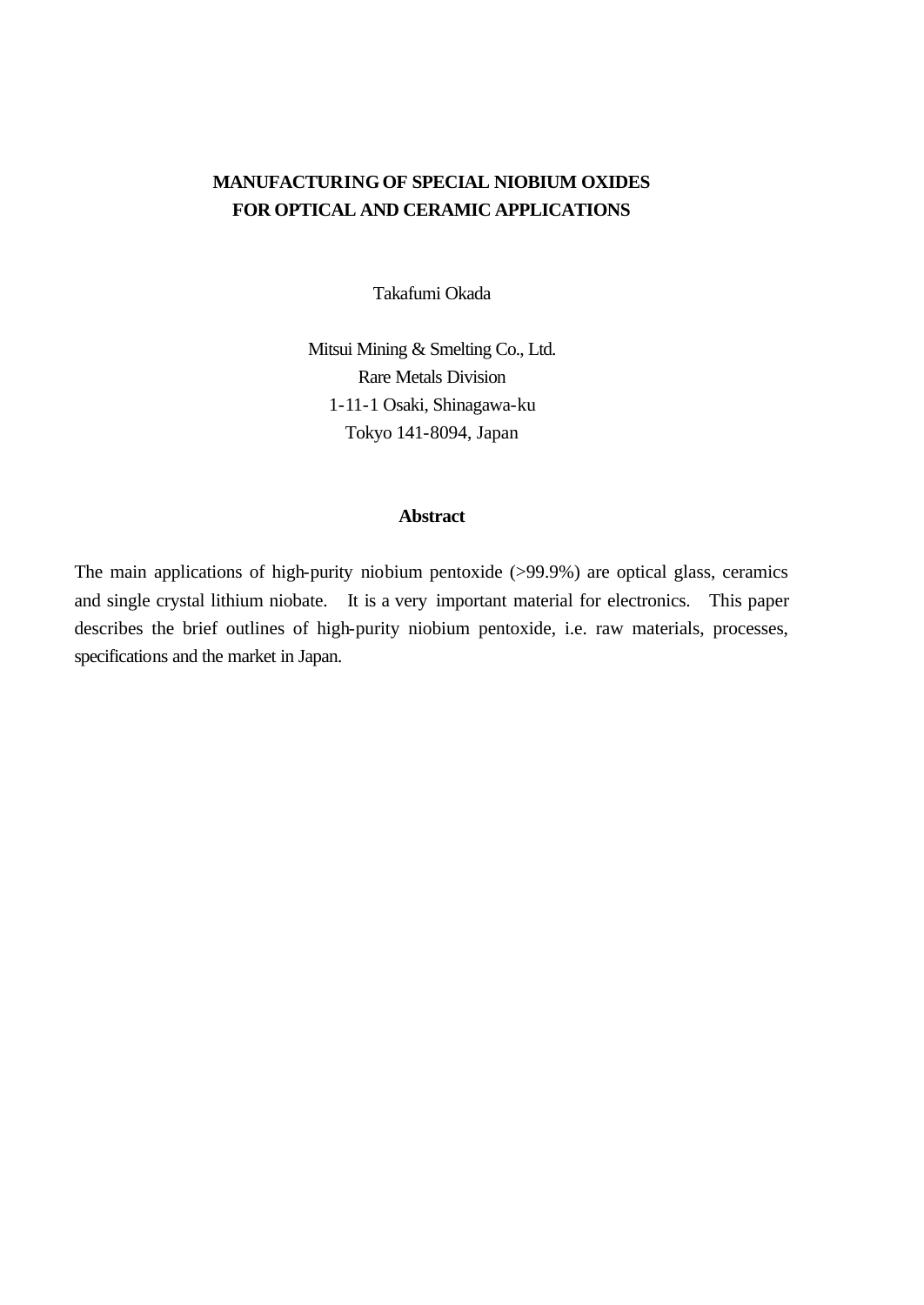#### **Introduction**

More than 90% of the total niobium production is used in the steel industry in the form of ferroalloy (ferroniobium). The market for high-purity niobium pentoxide (>99.9%) is very small, however, it is a very important material in high tech areas.

About 400-500t of high-purity niobium pentoxide were used worldwide in 2000. Of this total, Japan accounted for approximately 40-50% of the consumption and the rest of the world 50-60%.

It has many applications. An important one is in optical glass: when the silica in glass is replaced by niobium oxide, the refractive index is much greater, so thinner and lighter lenses can be used for the same focal length. This is already in use in many camera lenses and for eyeglasses. Also it is used in capacitors, and as single crystal lithium niobate in surface acoustic wave filters for television sets and similar equipment.

#### **Production of Niobium Oxide**

#### Raw Materials

The main niobium source in the world in the early sixties was columbite/tantalite  $[(Fe, Mn)(Nb, Ta)<sub>2</sub>O<sub>6</sub>]$ , but now the major source of niobium is pyrochlore  $[(Na, Ca)<sub>2</sub>Nb<sub>2</sub>O<sub>6</sub>F]$ . More than 90% of all niobium is recovered as ferroniobium from the smelting of pyrochlore. A small part is recovered during the treatment of tin slag and columbite/tantalite mined in Australia, Africa, Brazil and South East Asia. Table I shows the typical analyses of niobium sources.

| Constituent | Tantalite/Columbite |      | Tin Slag | Ferroniobium |
|-------------|---------------------|------|----------|--------------|
|             | റ                   | ?    |          |              |
| Nb2O5/Nb    | 15.3                | 55.3 | 7.3      | 65.7         |
| Ta2O5/Ta    | 63.6                | 6.5  | 1.5      | 0.2          |
| Fe2O3/Fe    | 6.4                 | 22.0 | 6.8      | 32.6         |
| Al2O3/Al    | 0.9                 | 0.3  | 10.4     | 0.4          |
| SiO2/Si     | 1.9                 | 0.3  | 34.8     | 3.3          |
| TiO2/Ti     | 3.2                 | 7.7  | 7.2      | 0.1          |
| Mn3O4/Mn    | 4.5                 | 1.7  | 1.2      | 0.2          |
| SnO2/Sn     | 1.6                 | 2.4  | 7.9      | 0.1          |

Table I Typical analyses of niobium sources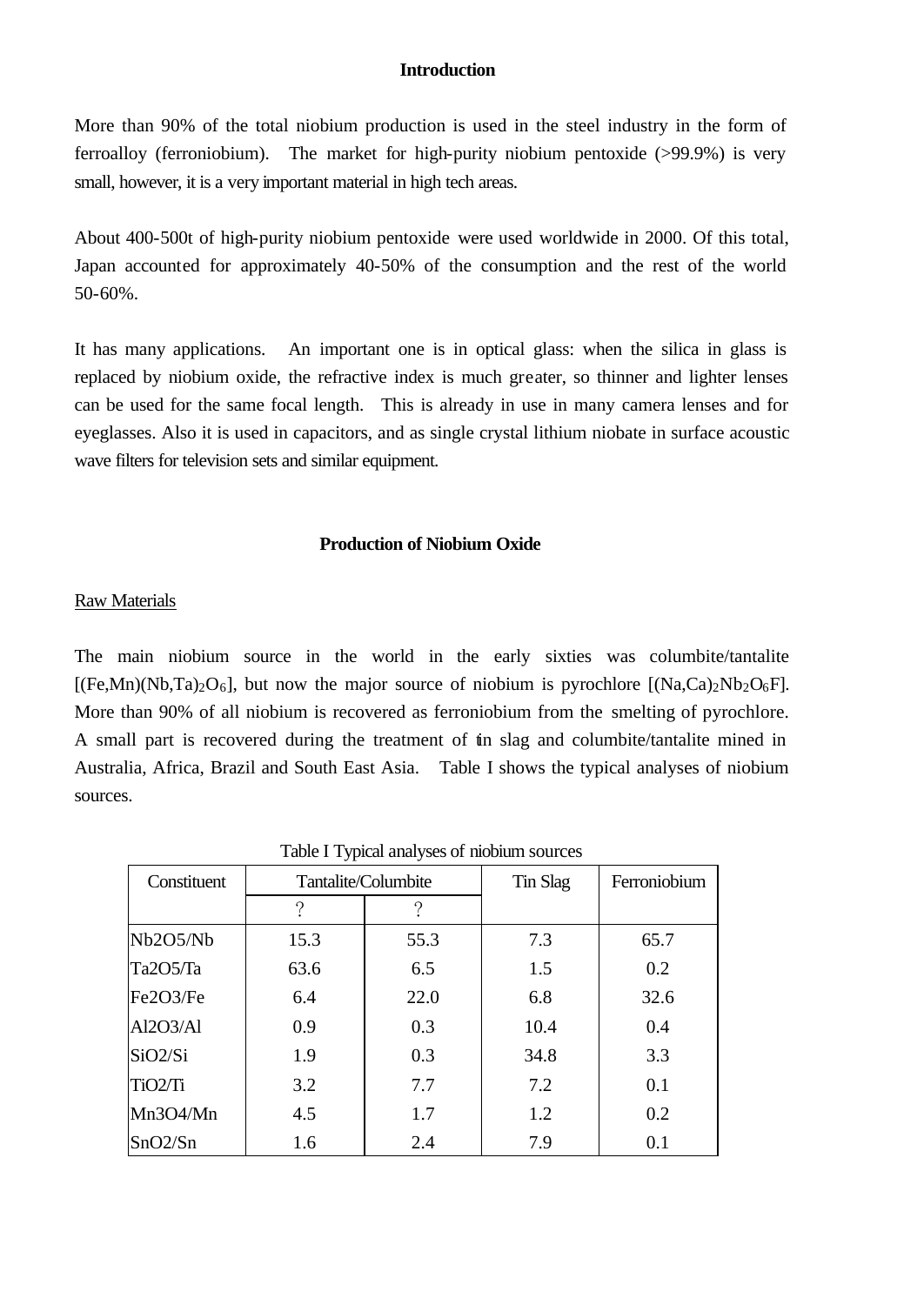- Analysis in weight%
- Ferro-niobium is metal content.

# Processing of Niobium Oxide

The industrial separation of niobium from tantalum was previously carried out using the Marignac process. This method separates niobium and tantalum by the fractional crystallization of their potassium double fluoride salts, employing conditions which produce the normal double fluoride of tantalum,  $K_2TaF_7$ , and the oxyfluoride of niobium,  $K_2NbOF_5$  $(K_2NbF_7)$  is stable only in strong hydrofluoric acid.). The two salts are not isomorphous and their solubilities are very different.

The Marignac process had been used very satisfactorily for the production of tantalum, however it was not satisfactory for producing high purity niobium because of the titanium.

After the development of the solvent extraction process in the U.S. Bureau of Mines and Ames Laboratory of Iowa State University in the 1950's, the Marignac process was abandoned in favor of the solvent extraction process because the solvent extraction process lends itself readily to large-scale operations and satisfactorily to the production of pure niobium compounds.

## Solvent Extraction Process (MIBK-HF/H2SO4 system)

Ferro-niobium, tantalite/columbite concentrates and tin slag, with high tantalum content, are directly treated by a wet chemical process. Low-tantalum tin slag, on the other hand, is first melted in an electric-arc furnace with the addition of a flux material, and the tantalum/niobium content is collected as a ferroalloy.

Raw materials are ground and dissolved with hydrofluoric acid, then adjusted to the desired acidity with  $H_2SO_4$  ( $>8$ mol/l). The accompanying elements, such as iron, manganese, titanium, etc., are dissolved along with the tantalum and niobium. After removal of the insoluble materials (Al, Si, Ca, rare earth metals, etc.) by filtration, the acid solution is extracted with an organic solvent (methyl isobutyl ketone: MIBK).

At first, niobium and tantalum are extracted together in the organic phase, and most of the impurities (iron, manganese, titanium, etc.) remain in the aqueous phase. Next, by bringing into contact the organic solution of tantalum and niobium with an aqueous solution, the niobium is back extracted into the aqueous phase with tantalum remaining in the organic. The aqueous niobium solution is re-extracted with MIBK to remove traces of tantalum. Then, ammonia is added to the aqueous niobium solution to precipitate niobium oxide hydrate. This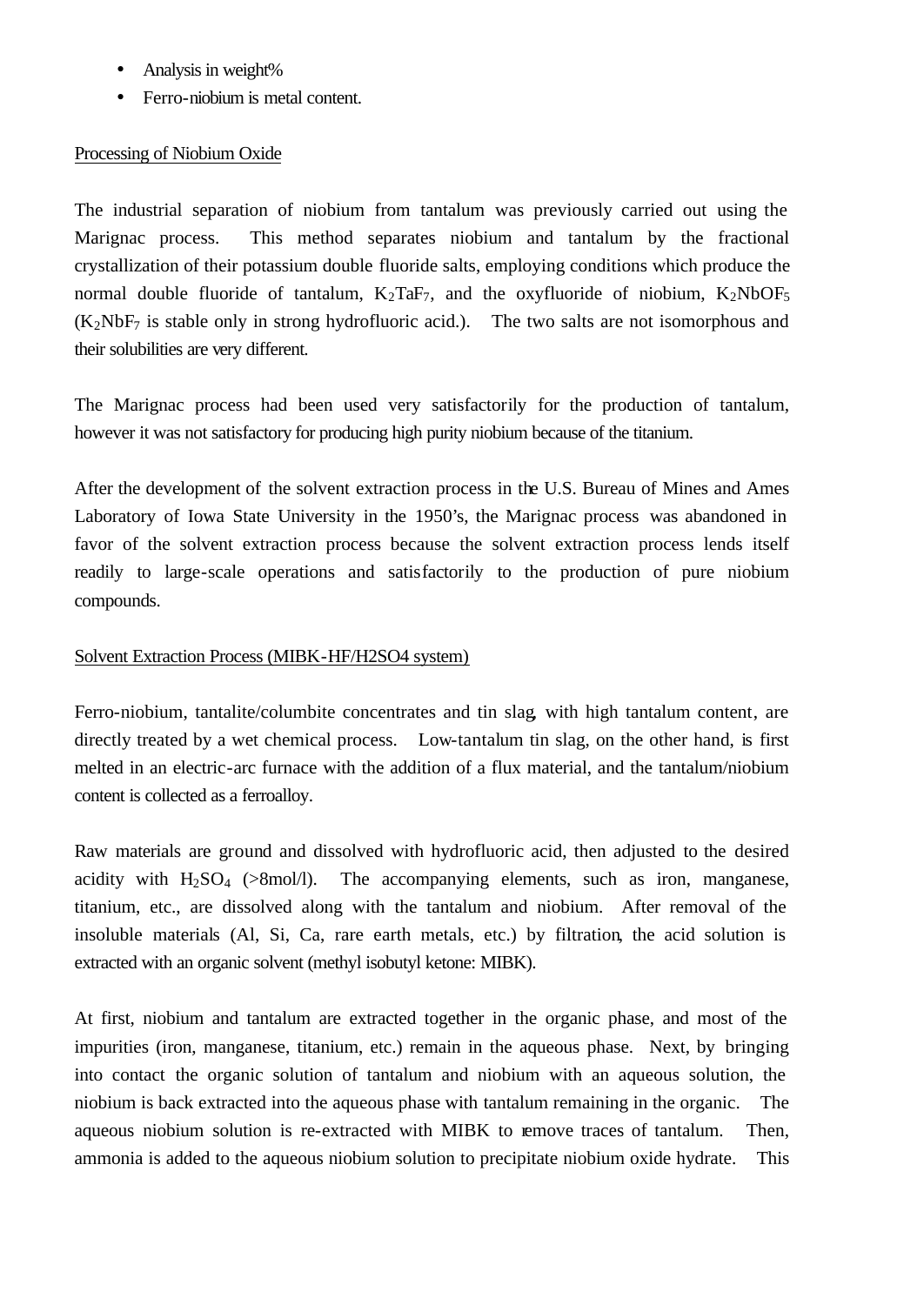process is designed for operation in mixer-settlers but a similar process has been performed in columns.

Finally, the oxide hydrates are collected by filtration, dried and calcined at 800-1100? in heated chambers or rotary furnaces. Variations in the conditions of precipitation, drying and calcinations produce different particle sizes for various applications. Figure 1 shows the flow diagram for the processing of niobium oxide in the MIBK-HF/H2SO4 system.



Figure1: Flow Diagram for the processing of niobium oxide in MIBK-HF/H2SO4 system.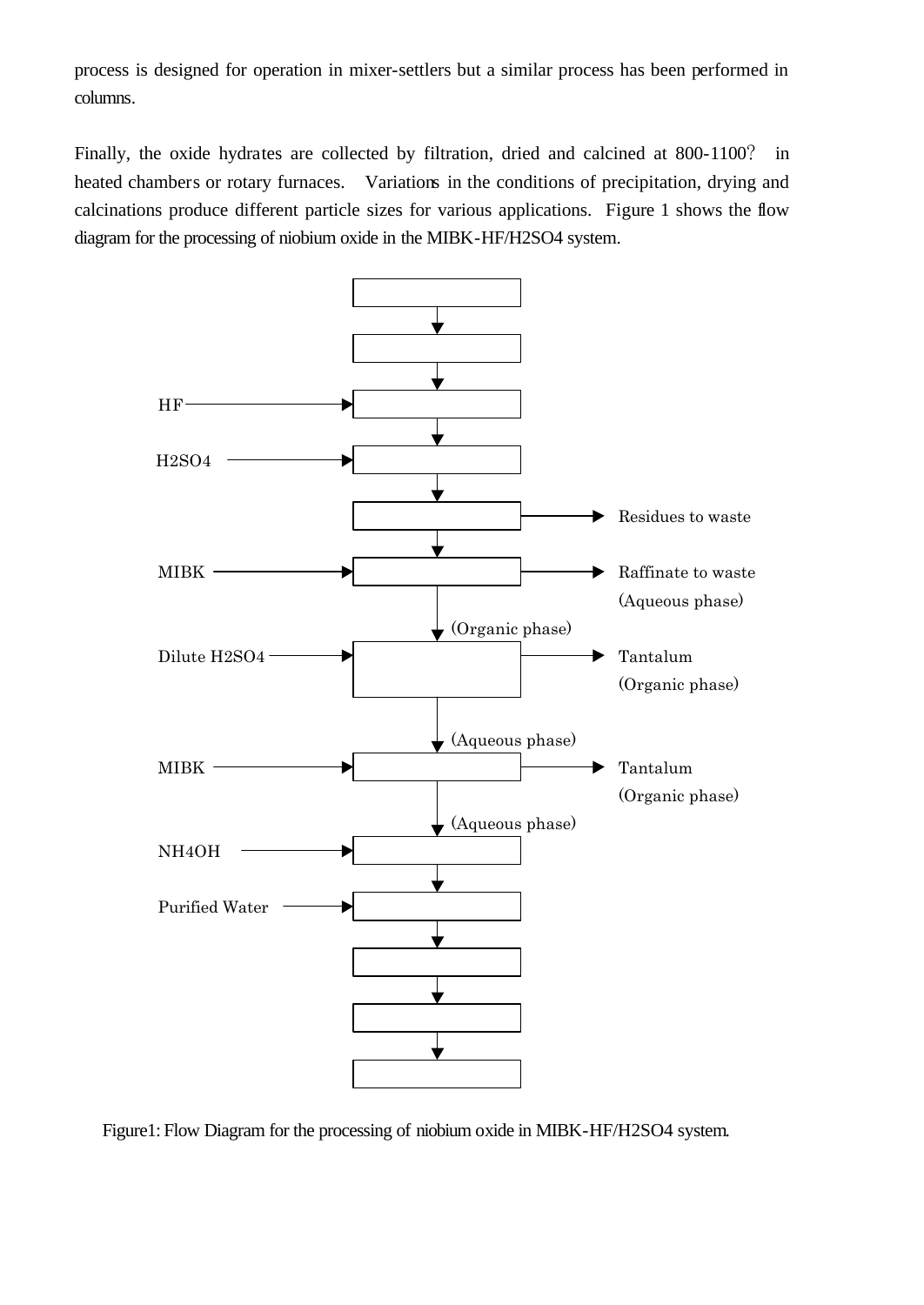### Organic Solvents

There are a lot of potential organic solvents and many ways to examine them. Ketones are the most promising and of all of them, MIBK is the best for industry. Table II shows the properties of the principal organic solvents.

|                            | <b>MIBK</b> | TBP       | cyclohexanone |
|----------------------------|-------------|-----------|---------------|
| Boiling Point (?)          | 116         | 178       | 155           |
| Density $(g/cm^3)$         | 0.80(20)    | 0.97(25?) | 0.95(20?)     |
| Solubility in water (vol%) |             | 0.5       | 16            |
| Price                      | Low         | High      | Low           |

Table II The properties of the principal organic solvents

The disadvantage of cyclohexanone is its high solubility in water, and this brings a large consumption of solvent. TBP has the advantages of a high boiling point and low solubility, however, it is difficult to separate the solvent and water because of the high density (close to water). Therefore, MIBK is the most popular solvent used in industry.

MIBK is best carried out with the hydrofluoric acid / sulfuric acid system. The extractability of niobium and tantalum in MIBK is found to be a function of  $H_2SO_4$  acidity. In short, both niobium and tantalum extract in high  $H_2SO_4$  acidity ( $>8N$ ), but only tantalum extracts in lower H<sub>2</sub>SO<sub>4</sub> acidity (3N-8N). Figure 2 shows the effect of H<sub>2</sub>SO<sub>4</sub> acidity on niobium and tantalum in the MIBK-HF/H<sub>2</sub>SO<sub>4</sub> system.



Figure 2: Effect of  $H_2SO_4$  acidity on Nb and Ta extraction in MIBK-HF/H<sub>2</sub>SO<sub>4</sub> system.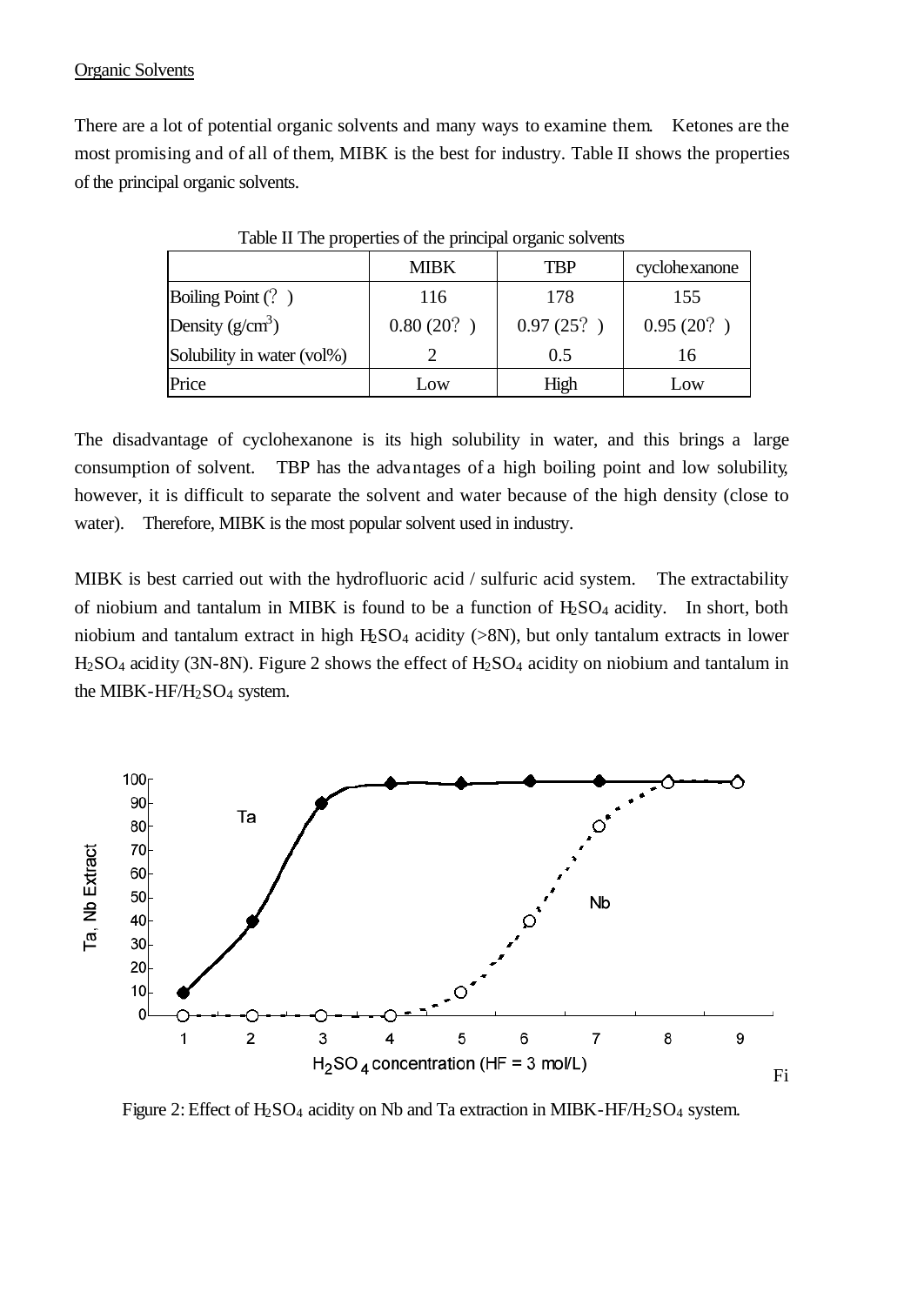In the MIBK-HF/H<sub>2</sub>SO<sub>4</sub> system, satisfactory separation is obtained from impurities, such as iron, manganese, titanium and tin, because there is a big difference between the distribution coefficient of niobium, tantalum and impurities. Table III shows the distribution coefficient of niobium, tantalum and other impurities.

|    | Distribution coefficient |  |  |
|----|--------------------------|--|--|
| Ta | 215                      |  |  |
| Nb | 25                       |  |  |
| W  | 0.35                     |  |  |
| Mo | 0.1                      |  |  |
| Ti | 0.01                     |  |  |
| Zr | 0.008                    |  |  |
| U  | 0.007                    |  |  |
| Fe | 0.007                    |  |  |
| Sn | 0.007                    |  |  |
| Mn | 0.004                    |  |  |
| Ga | 0.002                    |  |  |
| Al | 0.002                    |  |  |

Table III Ta, Nb and impurities distribution coefficient in MIBK-HF/H2SO4 system

 $*$  HF-10N, H<sub>2</sub>SO<sub>4</sub>-6N

### Qualities of Niobium Oxide

Various applications require different qualities of niobium oxide. In optical glass, niobium oxide is used as an additive to molten glass. Optical grade niobium oxide must be free of color impurities such as chromium, nickel, iron, manganese, etc. and with a purity of >99.9%. Ceramics grade niobium oxide requires a special particle size distribution.

For lithium-niobate single crystal, very high-purity niobium oxide is required (>99.99%). Table IV shows the details on the qualities of niobium oxide.

### **Niobium Oxide Market in Japan**

The demand of high purity niobium oxide in Japan has increased over the last decade along with the expansion of the electronic industry, and reached a record level of 200t in 2000. Figure 3 shows the consumption in Japan. The annual growth rate is 6.4% from 1990 to 2000.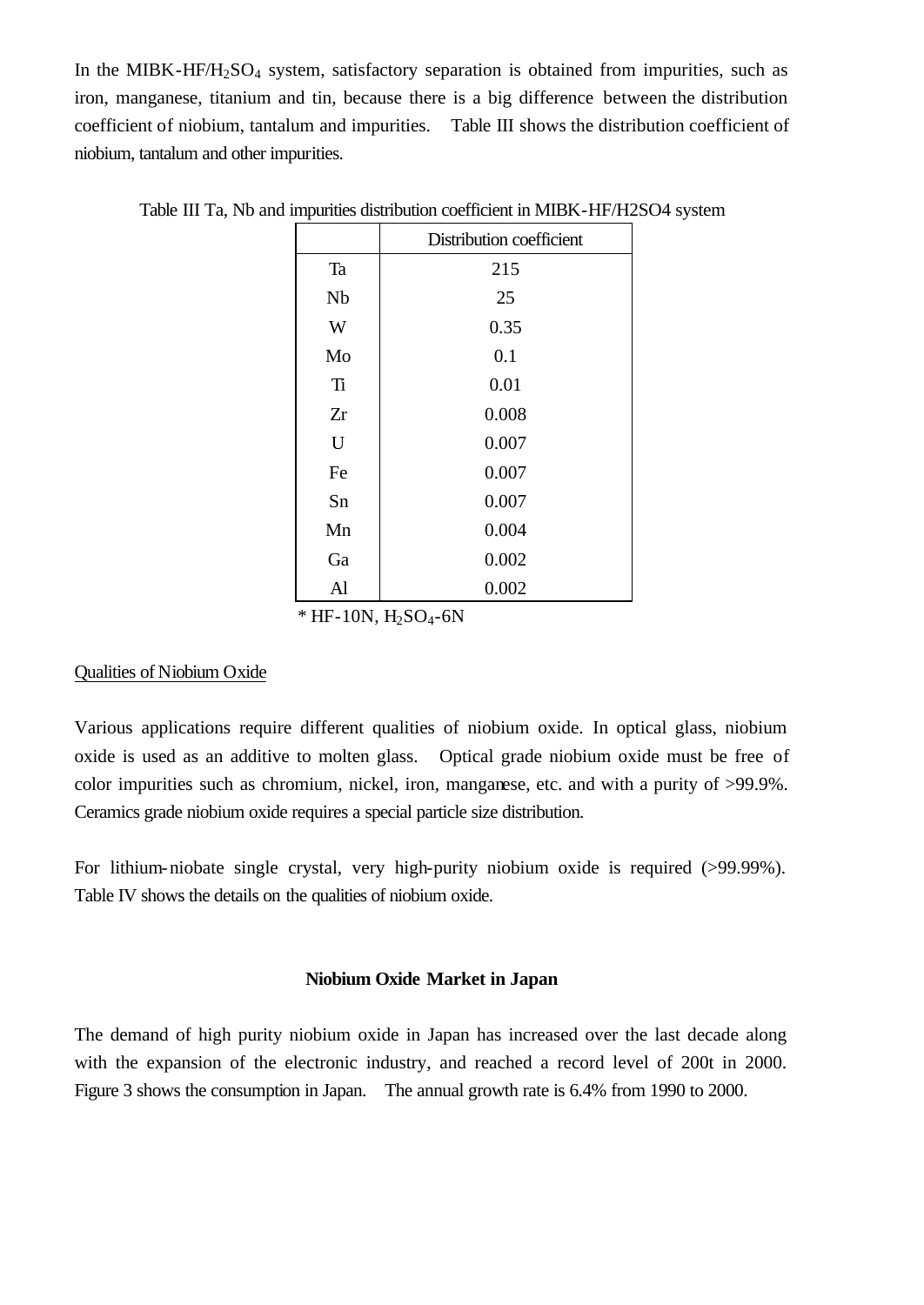| Specification                       | Ceramics Grade    | <b>Optical Grade</b> | <b>High Purity Grade</b> |
|-------------------------------------|-------------------|----------------------|--------------------------|
| Composition <sup>*1</sup>           |                   |                      |                          |
| Nb2O5                               | >99.9             | >99.9                | >99.99                   |
| Ta                                  | < 0.02            | < 0.02               | < 0.002                  |
| $\mathbf{A}$                        | < 0.0005          | < 0.0005             | < 0.0003                 |
| Ca                                  |                   | < 0.001              | < 0.0002                 |
| Co                                  |                   | < 0.0005             | < 0.0002                 |
| Cr                                  | < 0.0005          | < 0.0005             | < 0.0003                 |
| Cu                                  |                   | < 0.0005             | < 0.0003                 |
| $\mathbf{F}$                        |                   | < 0.03               | < 0.0005                 |
| Fe                                  | < 0.0005          | < 0.0005             | < 0.0003                 |
| Mn                                  | < 0.0005          | < 0.0005             | < 0.0003                 |
| Na                                  |                   |                      | < 0.001                  |
| Ni                                  | < 0.0005          | < 0.0005             | < 0.0003                 |
| Sb                                  |                   |                      | < 0.0003                 |
| Si                                  | < 0.005           | < 0.005              | < 0.001                  |
| Ti                                  | < 0.0005          | < 0.0005             | < 0.0003                 |
|                                     |                   |                      |                          |
| Loss on ignition                    | < 0.4             | < 0.2                | < 0.1                    |
| Average particle Size <sup>*2</sup> | $0.6 - 1.0 \mu m$ | $1.0 - 1.6 \mu m$    | $1.0 - 3.0 \mu m$        |

Table IV Specification of niobium pentoxide

\*1 L.O.I. not included

\*2 By Blained Method

# Optical Glass

Optical glass containing up to 30% of niobium oxide has high refractive indices, which allow lenses to be thinner and lighter than ordinary ones. Also, from the environmental point of view, niobium glass is used as one of the lead free glasses. An example of the composition is  $B_2O_3: 23\%$ , ZnO: 5%, La<sub>2</sub>O<sub>3</sub>: 40%, TiO<sub>2</sub>: 5%, ZrO<sub>2</sub>: 5%, Nb<sub>2</sub>O<sub>5</sub>: 17%, and Ta<sub>2</sub>O<sub>5</sub>: 5%.

Niobium glass is used widely in lenses for cameras, copying machines, eyeglasses and other optical instruments. The demand for the use in digital cameras is increasing rapidly. Optical glass use accounts for about 50% of the total niobium oxide consumption in Japan.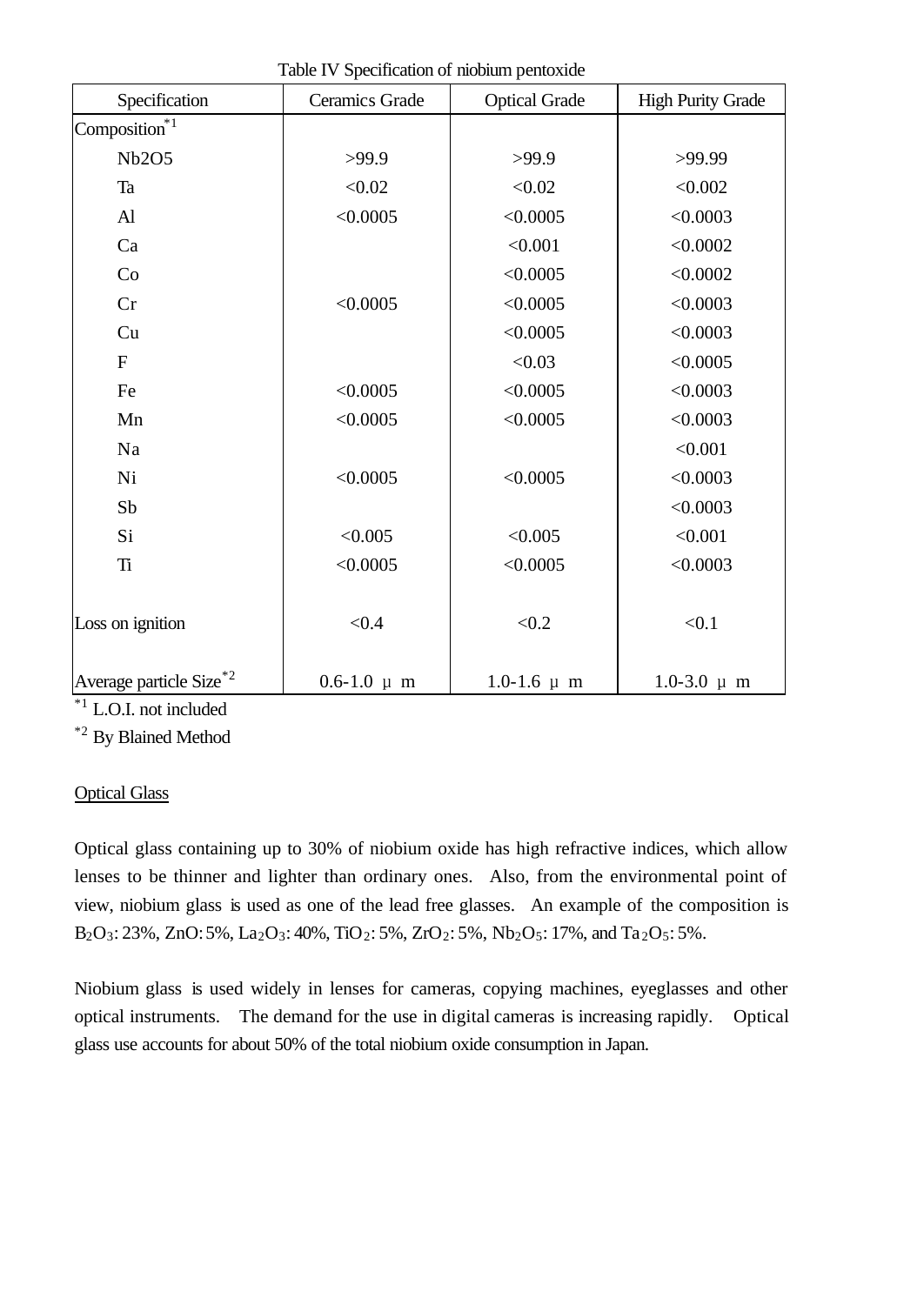

Figure 3: High-purity niobium oxide consumption in Japan.

#### **Ceramics**

Niobium oxide is increasingly being used in the field of electro ceramics. Niobium based perovskites are expected to overtake traditional titanate/zirconate based ceramics because of their lower sintering temperature, their higher dielectric constant, and the possibility of adjusting the temperature characteristics of the dielectric constant by changing the combination of B-Site ions. Typical examples of niobium-containing ceramics are  $Pb_3MgNb_2O_9$ ,  $Pb_2FeNbO_6$ , and  $Pb_3NiNb_2O_9$ . Ceramics' use accounts for about 40-45% of the total.

#### Lithium Niobate

Single crystals of lithium niobate (LN) are suitable for surface acoustic wave filters because they exhibit large electromechanical coupling factors, have low high-frequency losses, and can convert electrical energy into acoustic waves with efficiency. LN is used in radar, communication systems, and television receivers.

LN is also suitable for electro-optical applications. Electro-optical modulators are used for modulating or encoding information for laser beams in communication systems. High purity niobium oxide used in LN accounts for about 5-10% of the total.